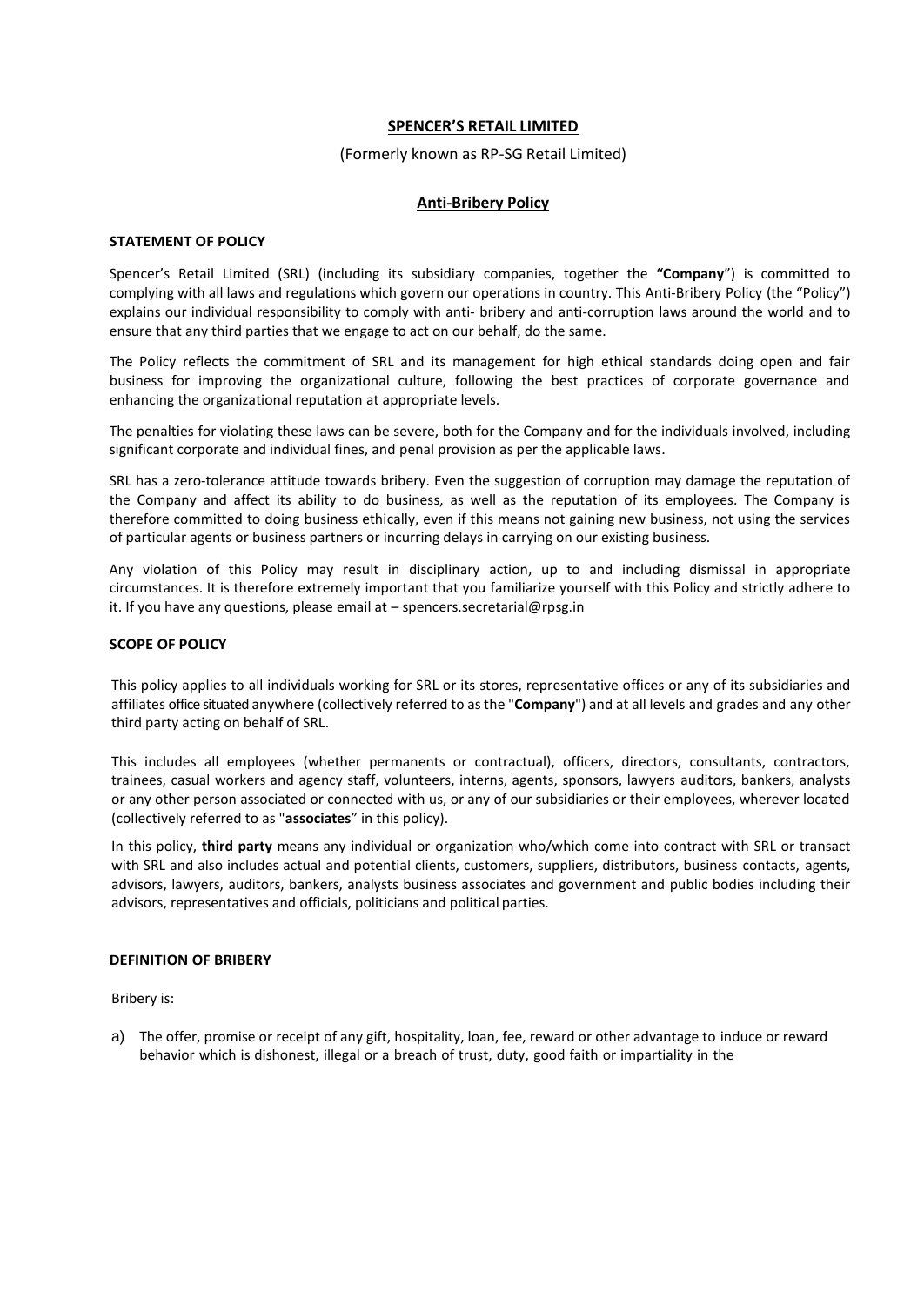performance of a person's functions or activities (including but not limited to, a person's public functions, activities in their employment or otherwise in connection with a business); or

b) The offer or promise of any gift, hospitality, loan, fee, reward or other advantage to a public official with the intention of influencing the public official in the performance of their public function, to obtain a business advantage

Bribery includes not only direct payments, but also authorizing or permitting an associate or third party to commit any of the acts or take any part in the actions identified in (a) and (b) above.

# **PROHIBITION OF BRIBERY**

No person who is subject to this Policy shall:

- offer, provide, or authorize, a bribe or anything which may be viewed as a bribe either directly or indirectly or otherwise through any third party; or
- request or receive a bribe or anything which may be viewed as a bribe either directly or indirectly or otherwise through any third party, or perform their job functions improperly in anticipation, or in consequence, of a bribe.

The prohibition on accepting a bribe from or giving a bribe to, any person applies to any person acting in the course of a business, as an employee of a business or otherwise on behalf of others in relation to their performance of their duties and to public officials. Any dealings with public officials present a particularly high risk. Under this Policy, public officials include any officer, employee or representative of the government or a government-owned entity. Further, any interaction with  $3<sup>rd</sup>$  party are avoided in the event it appears to be improper and clandestine.

# **GIFTS AND HOSPITALITY**

This policy does not prohibit normal business hospitality, so long as it is reasonable, appropriate, modest, and bona fide corporate hospitality, and if its purpose is to improve our company image, present our products and services, or establish cordial relations.

Gifts and Hospitality:

- **Must be duly approved.** Normal business hospitality must always be approved at the appropriate level of Company management.
- **Must not be intended to improperly influence.** Employees should always assess the purpose behind any hospitality or entertainment. Hospitality or entertainment with the intention of improperly influencing anyone's decision-making or objectivity, or making the recipient feel unduly obligated in any way, should never be offered or received. Employees should always consider how the recipient is likely to view the hospitality. Similarly Employees must also decline any invitation or offer of hospitality or entertainment when made with the actual or apparent intent to influence their decisions.
- **Must not have the appearance of improper influence.** Gifts can in some cases influence, or appear to influence, decision-making, for example by persuading the recipient to favour the person who made the gift over his own employer. Employees should think very carefully before making, or receiving, gifts. Gifts can occasionally be offered to celebrate special occasions (for example religious holidays or festivals) provided such gifts do not exceed Rs. 500 /- in value, and are occasional, appropriate, totally unconditional, and in-fitting with local business practices. No gift should be given or accepted if it could reasonably be seen improperly to influence the decision-making of the recipient.
- **Certain gifts are always prohibited.** Some types of gifts are never acceptable including gifts that are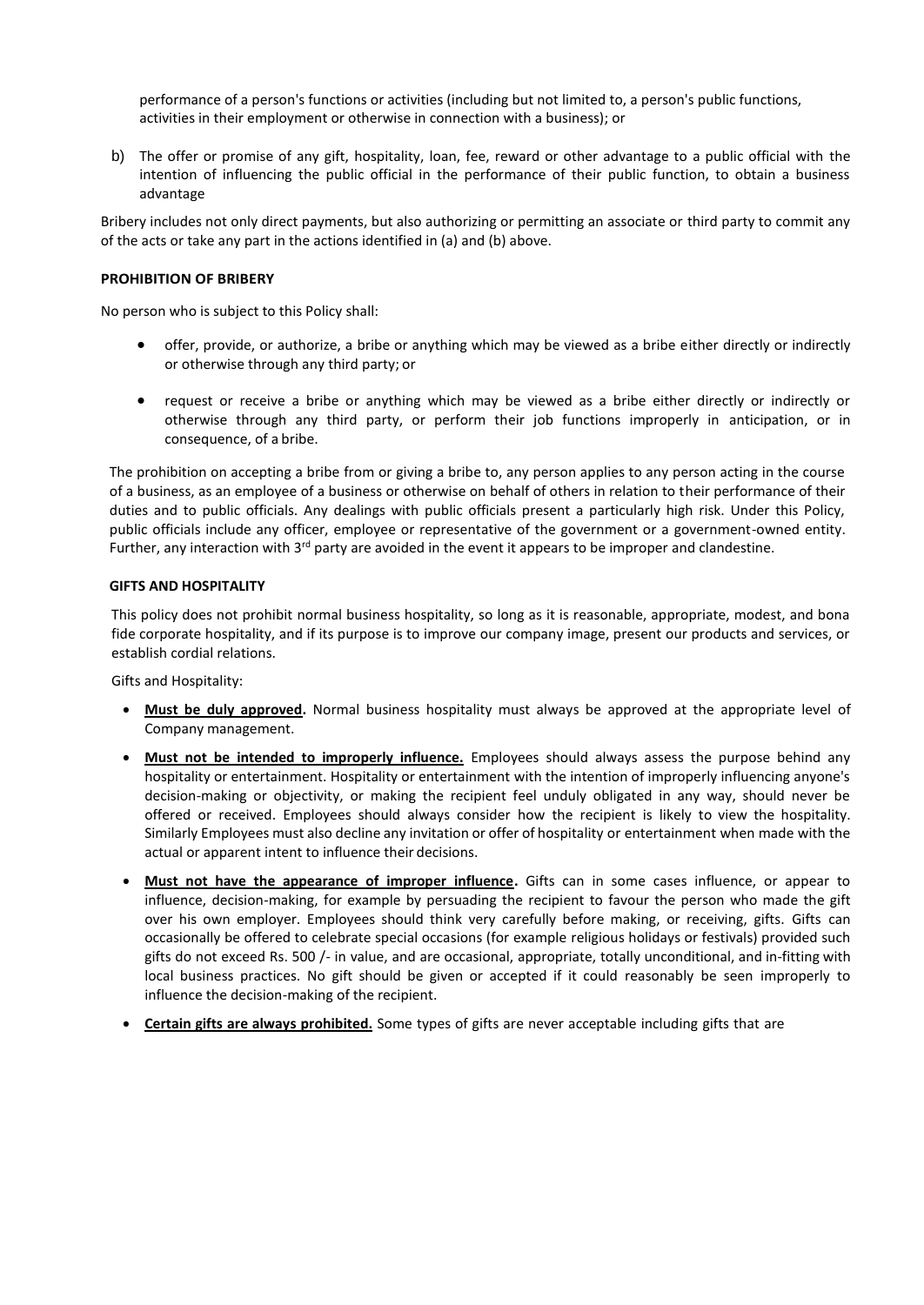illegal or unethical, or involve cash or cash equivalent (e.g. loans, stock options, etc). Furthermore, by way of non-exhaustive example, an invitation to his/her family to join him on a foreign business trip, or the extension of a trip at the customer's expense to include a holiday, are at all times unacceptable, and employees should not participate in such practices.

- $\overline{?}$ **Modest promotional gifts are permitted.** It is acceptable to offer modest promotional materials to contacts e.g. calendar, diaries, pens, meals and invitation to sporting events (given and received). Use of one's position with the Company to solicit a gift of any kind is not acceptable. However, the Company allows employees occasionally to receive unsolicited gifts of a very low intrinsic value from business contacts provided the gift is given unconditionally and not in a manner that could influence any decision-making process.
- **Personal payment does not cure.** Employees may never pay on their personal account for gifts or  $\overline{2}$ hospitality in order to avoid this policy.

If the gift or hospitality given or received is more than a token gift or modest meal/entertainment in the ordinary course of business, you must obtain prior approval from your Chief Financial Officer/Managing Director/Whole time Director and must notify the same including the approximate value, the purpose or intention of the gift or hospitality, the name of the recipient and provide of the gift or hospitality and their relationship at spencers.secretarial@rpsg.in for recording in the gift and hospitality register.

# **FACILITATION PAYMENTS AND KICKBACKS**

The Company prohibits making or accepting, facilitation payments or "kickbacks" of any kind. Facilitation payments are typically small, unofficial payments made to secure or expedite a routine action by an official. Kickbacks are typically payments made in return for a business favour or advantage. All associates must avoid any activity that might lead to a facilitation payment or kickback being made or accepted.

If you are asked to make a payment on behalf of the Company, you must consider the purpose of the payment and whether the amount requested is proportionate to the goods or services provided. Any request for a facilitation payment should be refused unless you feel you are at risk of injury, of detention, or for your life, if you refuse. If one of these exceptions applies, a receipt should be obtained and the matter reported, as soon as possible at spencers.secretarial@rpsg.in

# **DONATIONS**

The Company may make donations but only if they are ethical and in compliance with this policy. All donations must be approved by the Company's Board/CEO and the Company shall keep accurate records of all donations made by the Company.

# **CHARITABLE CONTRIBUTIONS**

Charitable contributions may only be given to recognized non-profit charitable organizations. All

donations must be:

- transparent and properly recorded in our books and records; and  $\overline{P}$
- **If** receipted or have a letter of acknowledgement from the charity to ensure that the donations receive the proper tax treatment.
- be compliant with local law, regulations or local or Business Unit internal policies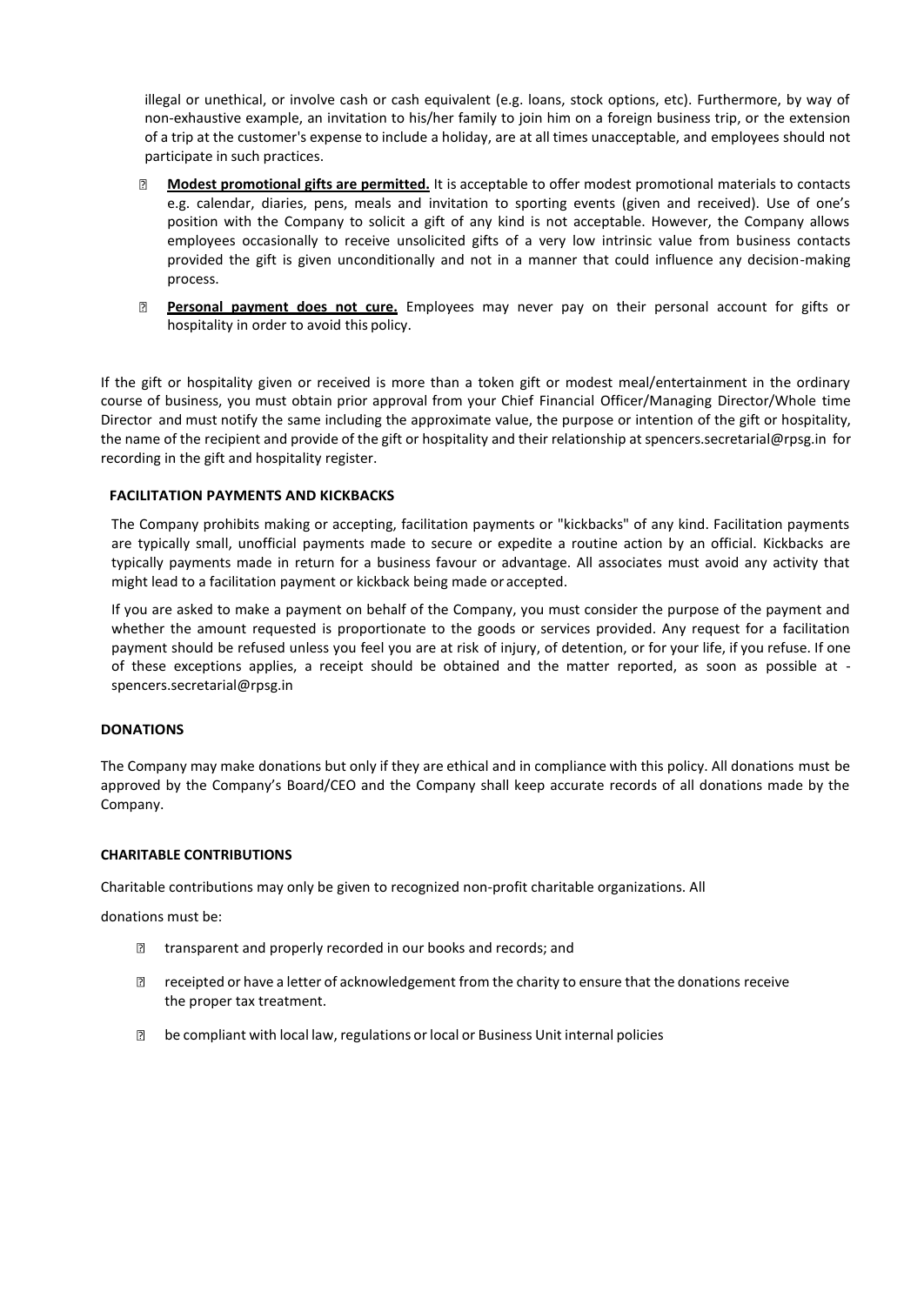Donations must not:

- **be made to individuals or in cash; or**
- be made at the request of a Government official as an inducement to or reward for actingimproperly.

# **WHAT WE EXPECT OF AN SPENCERTICE**

Spencertice, are the pillars of this organization and are behind each SRL success story. Every employee must ensure that he/she shall read, understand and comply with this policy. If any employee has doubt or concerns, he /she should contact his/her reporting manager or send an email at spencers.secretarial@rpsg.in

The prevention, detection and reporting of bribery and other forms of corruption are the responsibility of all those working for SRL or under SRL's control. Employees are required to avoid any activity that might lead to or suggest a breach of this policy.

Any employee who breaches this policy will face disciplinary action, which could result in dismissal. We reserve our right to terminate our contractual relationship with you if you breach this policy. Any breach of this policy would also result in imposition of large fines/imprisonment on the individual/the Company as the case may be or termination of contract with a third party. Employees upon observing any potential act or inducement or bribe shall immediately intimate the Human Resources Department/ Compliance Department/Finance Department.

# **RECORD KEEPING**

The Company will keep financial records and have appropriate internal controls in place which will evidence the business reason for making payments to, and receiving payments from third parties.

No records shall ever be kept 'off book' to facilitate or conceal improper payments.

# **RAISING A CONCERN OR COMPLAINT**

Associates are encouraged to raise concerns about any issue or suspicion of malpractice at the earliest possible stage. If you are unsure whether a particular act constitutes bribery or corruption, you should raise the matter at spencers.secretarial@rpsg.in. Concerns should be reported by following the procedure set out in the Whistleblower Policy, which is available on the website of the Company at [www.spencersretail.com.](http://www.spencersretail.com./)

#### **WHAT TO DO IF YOU ARE A VICTIM OF BRIBERY OR CORRUPTION**

If you are offered a bribe by a third party, or if you are asked to make a bribe, or if you suspect that you may be asked to commit such a violation, or if you believe that you or anyone else is a victim of any form of unlawful activity, you must comply with this policy.

#### **PROTECTION**

Associates who refuse to accept or offer a bribe, or those who raise concerns or report another's wrongdoing, are sometimes worried about possible repercussions. The Company encourages openness and will support anyone who raises genuine concerns in good faith under this policy, even if they turn out to be mistaken.

The Company is committed to ensuring that no one suffers any detrimental treatment as a result of refusing to take part in corruption, or because of reporting concerns under this policy in good faith. Detrimental treatment includes dismissal, disciplinary action, threats or other unfavourable treatment connected with raising a concern.

If you believe that you have suffered any detrimental treatment as a result of refusing to take part in corruption, or because of reporting concerns under this policy in good faith, you should inform your reporting manager and send an email at [spencers.secretarial@rpsg.in](mailto:pcbl.antibribery@rpsg.in) immediately. If the matter is not remedied, and if you are an associate, you should raise the matter by following the procedure laid out in the Whistle Blower policy.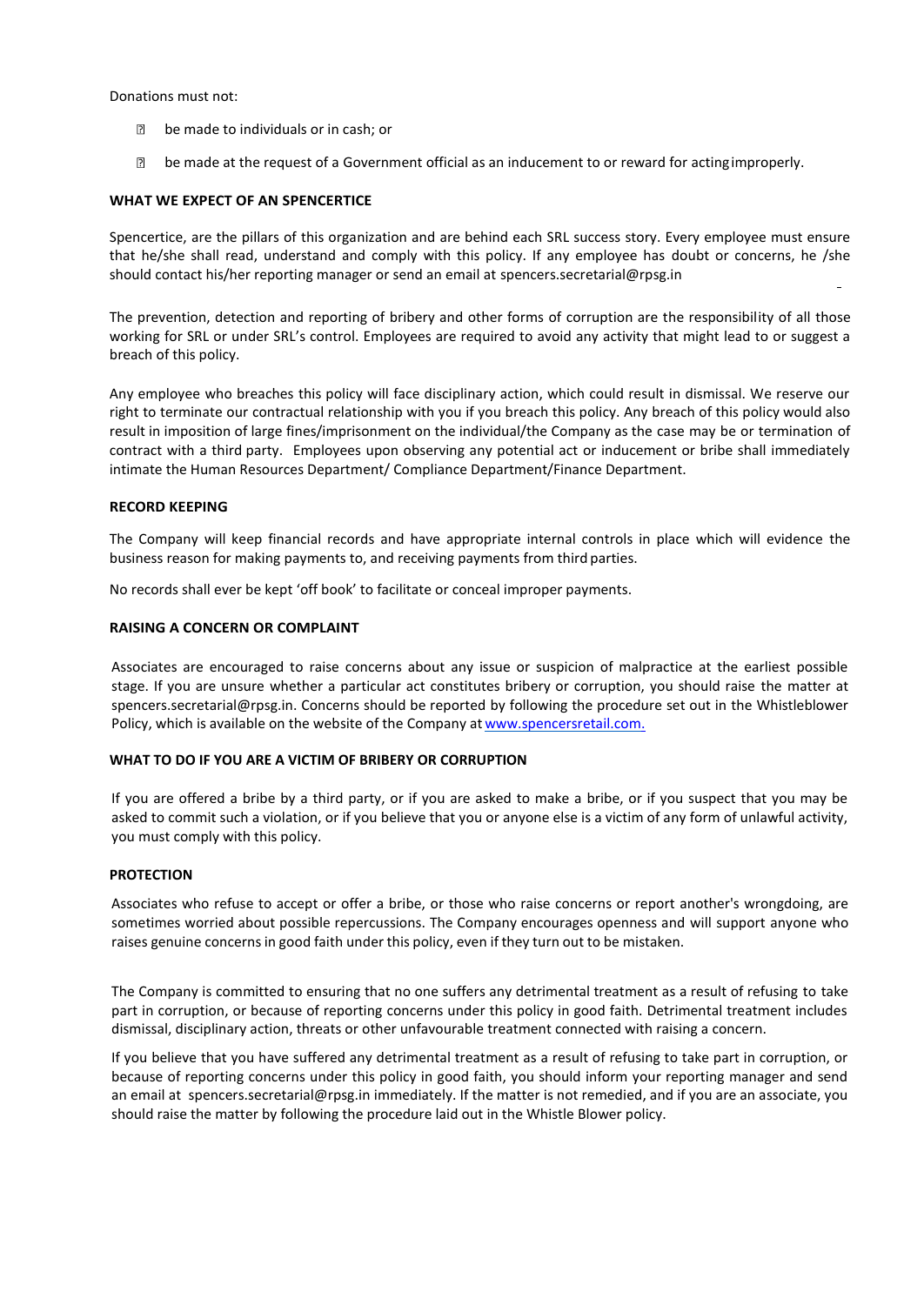# **TRAINING AND COMMUNICATION**

Dissemination of this policy for new joineesshall be carried out at the time of induction. This policy will also be shared with all existing associates. If you have any query about this policy, you should send an email at spencers.secretarial@rpsg.in

The Company's zero-tolerance approach to bribery and corruption should be communicated to all agents, suppliers, contractors and business partners at the outset of the Company's business relationship with them and as appropriate thereafter. Wherever possible, all third parties should be sent a copy of this policy at the outset of the business relationship.

Unless otherwise authorized by the Legal Department, Third Party has to sign on the attached Annexure - 1 of ANTI - BRIBERY POLICY, before entering into any contract/Agreement with SRL on Rs. 100/- stamp paper.

# **WHO ARE RESPONSIBLE FOR THE POLICY**

The board of directors has overall responsibility for ensuring that this policy complies with our legal and ethical obligations, and that all those under our control comply with it.

Management at all levels are responsible for ensuring that those reporting to them are made aware of and understand this policy and, if necessary and appropriate, are given adequate and regular training on it.

# **MONITORING AND REVIEW**

The head of the Human Resources Department/ Compliance Department/Finance Department of the Company will monitor the effectiveness and review the implementation of this policy, regularly considering its suitability, adequacy and effectiveness. Any improvement identified will be made and incorporated as soon as possible. Therefore, this document is subject to modification. Any amendment or waiver of any provision of this policy must be approved by Company's Board of Directors. Internal control systems and procedures will be subject to regular audits to provide assurance that they are effective in countering bribery and corruption.

All associates are responsible for the success of this policy and should ensure they use it to disclose any suspected danger or wrongdoing.

Associates are invited to comment on this policy and suggest ways in which it might be improved. Comments, suggestions and queries should be addressed at - spencers.secretarial@rpsg.in

XXX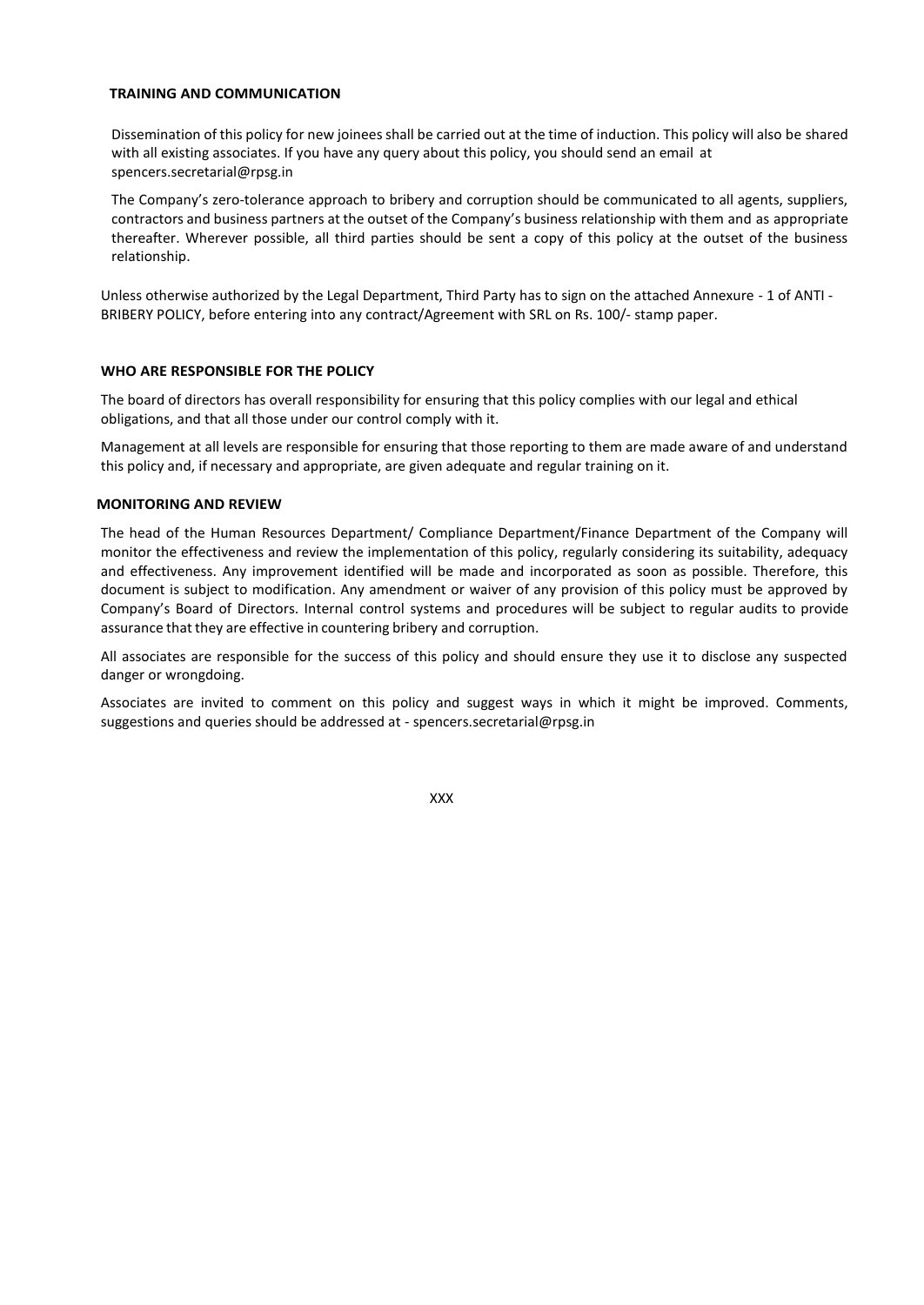# **ANTI BRIBERY POLICY** Annexure – 1 **ANTI-BRIBERY AGREEMENT**

"Spencer's Retail Limited" or its stores, representative offices or any of its subsidiaries and affiliates anywhere in the India, is committed to operating its businesses conforming to the highest moral and ethical standards. You, the third party (fill the full details) has entered into an agreement (fill purpose and date) with "Spencer's Retail Limited" and are hence bound by their Code of Conduct. You do not tolerate bribery or corruption in any form. This commitment underpins everything you do. Your Company, having adopted "Spencer's Retail Limited" Code of Conduct or having an equally effective Code, is therefore committed to acting professionally, fairly and with integrity in all its business dealings and relationships wherever it operates, and to implementing and enforcing effective systems to counter bribery. You undertake to uphold all laws relevant to countering 'bribery and corruption' applicable to you in the conduct of our business across all the jurisdictions in which we operate including, wherever applicable, the Indian Prevention of Corruption Act, 1988 ("PCA").

Third party means any individual or organization who/which come into contract with SRL or transact with SRL and also includes actual and potential clients, customers, suppliers, distributors, business contacts, agents, advisors, lawyers, auditors, bankers, analysts business associates and government and public bodies including their advisors, representatives and officials, politicians and political parties.

You should at all times undertake to be compliant and shall continue to abide by this Anti Bribery Agreement till there exists binding commercial arrangement/ agreements between SRL and Third party and follow as under:

- 1. You shall comply with all applicable laws, regulations and sanctions relating to anti-bribery including to "PCA".
- 2. You are prohibited from offering/receiving gifts or granting favor (of any kind) to any employees or agents or any person with whom the company or its business associates have a contractual relationship, or intend to negotiate an agreement or do any kind of business. No person should accept or solicit any personal benefit from anyone in the course of business or in relation thereto or in any manner relating to it, in a manner that might compromise, or appear to compromise their objective assessment.
- 3. Third party shall never be involved in any act of bribery including obtaining, agreeing to receive, accepting, or attempting to obtain, an undue advantage for acts to be performed properly. For example, bribes are intended to influence behavior – they could be in the form of money, a privilege, an object of value, an advantage, or merely a promise to influence a person in an official or public capacity, also in case you offer gratification to any person for doing or forbearing to do an official act or favor/ disfavor to any person or/ and any gratification to any person for inducing any person/public servant by corrupt/ illegal or